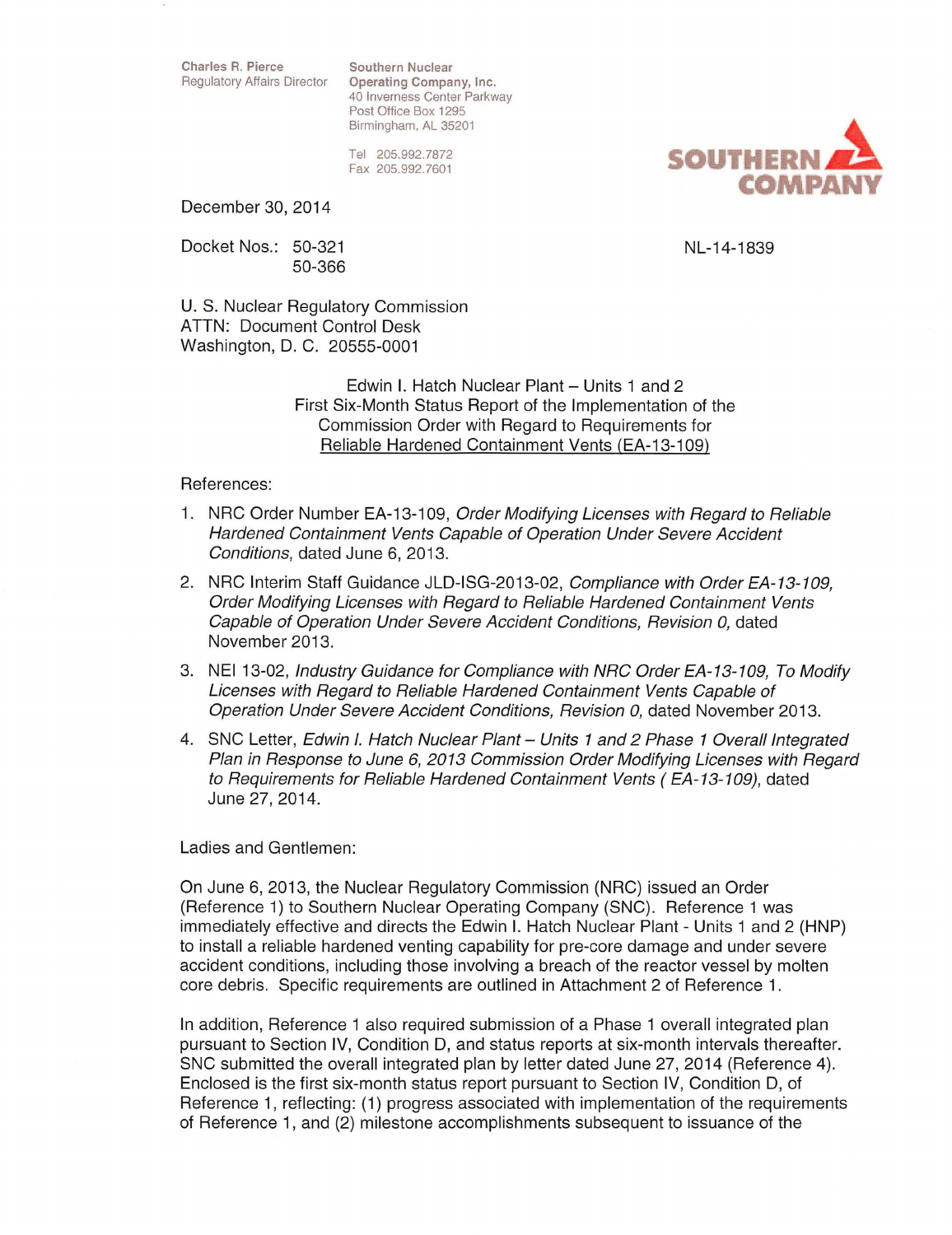U.S. Nuclear Regulatory Commission NL-14-1839 Page 2

Phase 1 overall integrated plan (Reference 4), consistent with the guidance provided in References 2 and 3.

This letter contains no new NRC commitments. If you have any questions, please contact John Giddens at 205.992.7924.

Mr. C. A. Pierce states he is the Regulatory Affairs Director for Southern Nuclear Operating Company, is authorized to execute this oath on behalf of Southern Nuclear Operating Company and, to the best of his knowledge and belief, the facts set forth in this letter are true.

Respectfully submitted.

 $C.R.R$ 

C. A. Pierce Regulatory Affairs Director

CRP/JMG/TWS

*\_:-* x· م<br>-<br>م

Sworn to and subscribed before me this 30th day of **December** , 2014.

Notary Public<sup>C</sup>

My commission expires: **1/2/2018** 

Enclosure: First Six-Month Status Report Regarding Requirement for Reliable Hardened Containment Vents (EA-13-109)

cc: Southern Nuclear Operating Company

Mr. S. E. Kuczynski, Chairman, President & CEO

Mr. D. G. Bost, Executive Vice President & Chief Nuclear Officer

Mr. D. R. Vineyard, Vice President - Hatch

Mr. B. L. Ivey, Vice President - Regulatory Affairs

Mr. M. D. Meier, Vice President - Regulatory Affairs

Mr. B. J. Adams, Vice President- Engineering

Mr. D. R. Madison, Vice President - Fleet Operations RType: CHA02.004

U. S. Nuclear Regulatorv Commission Mr. W. M. Dean, Director of the Office of Nuclear Reactor Regulations Mr. V. M. McCree, Regional Administrator Mr. R. E. Martin, NRR Senior Project Manager - Hatch Mr. D. H. Hardage, Senior Resident Inspector - Hatch Ms. J. A. Kratchman, NRR/JLD/PMB Mr. E. E. Bowman, NRR/DPR/PGCB State of Georgia

Mr. J. H. Turner, Environmental Director Protection Division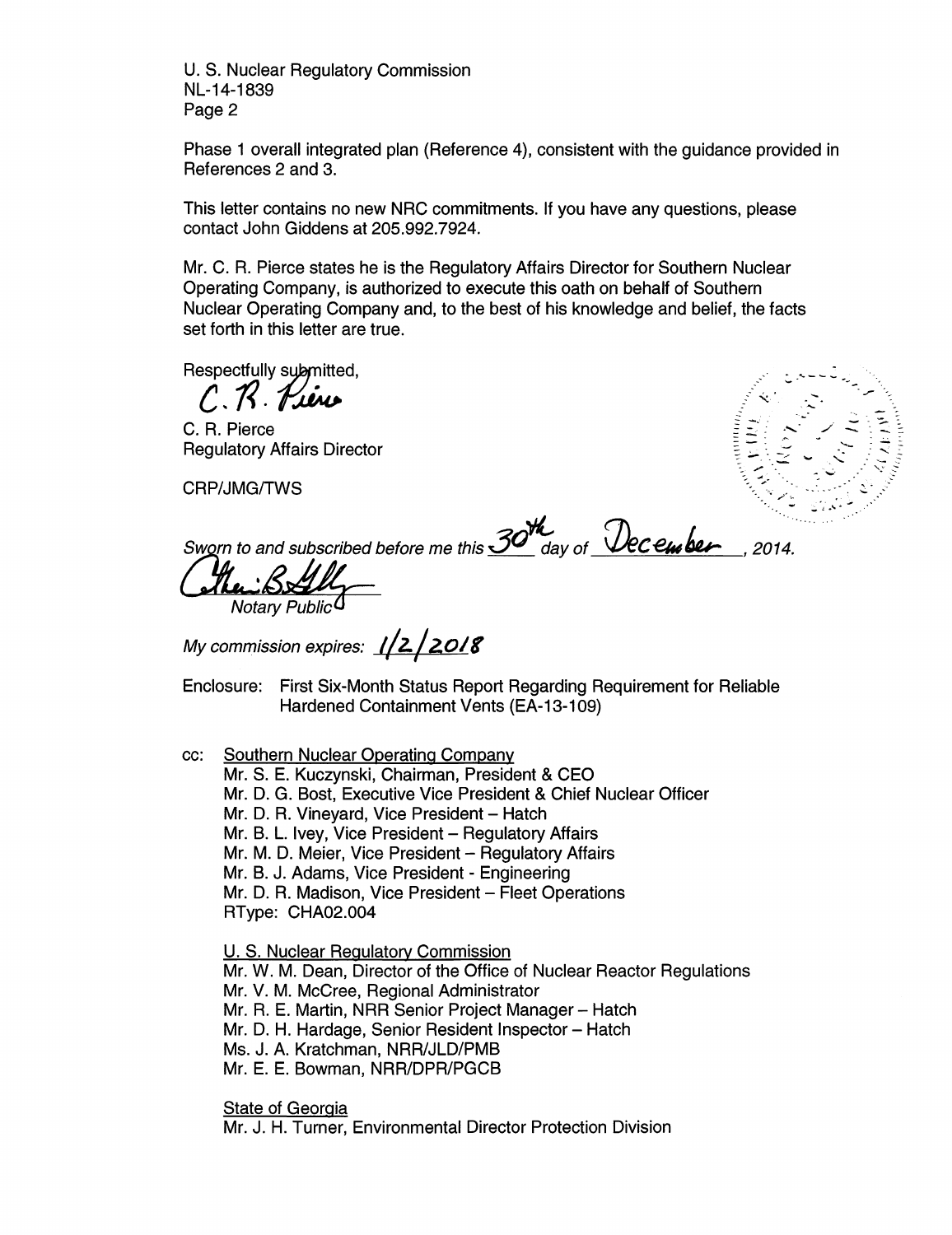Edwin I. Hatch Nuclear Plant - Units 1 and 2 First Six-Month Status Report of the Implementation of the Commission Order with Regard to Requirements for Reliable Hardened Containment Vents (EA-13-109)

Enclosure

First Six-Month Status Report Regarding Requirement for Reliable Hardened Containment Vents {EA-13-109)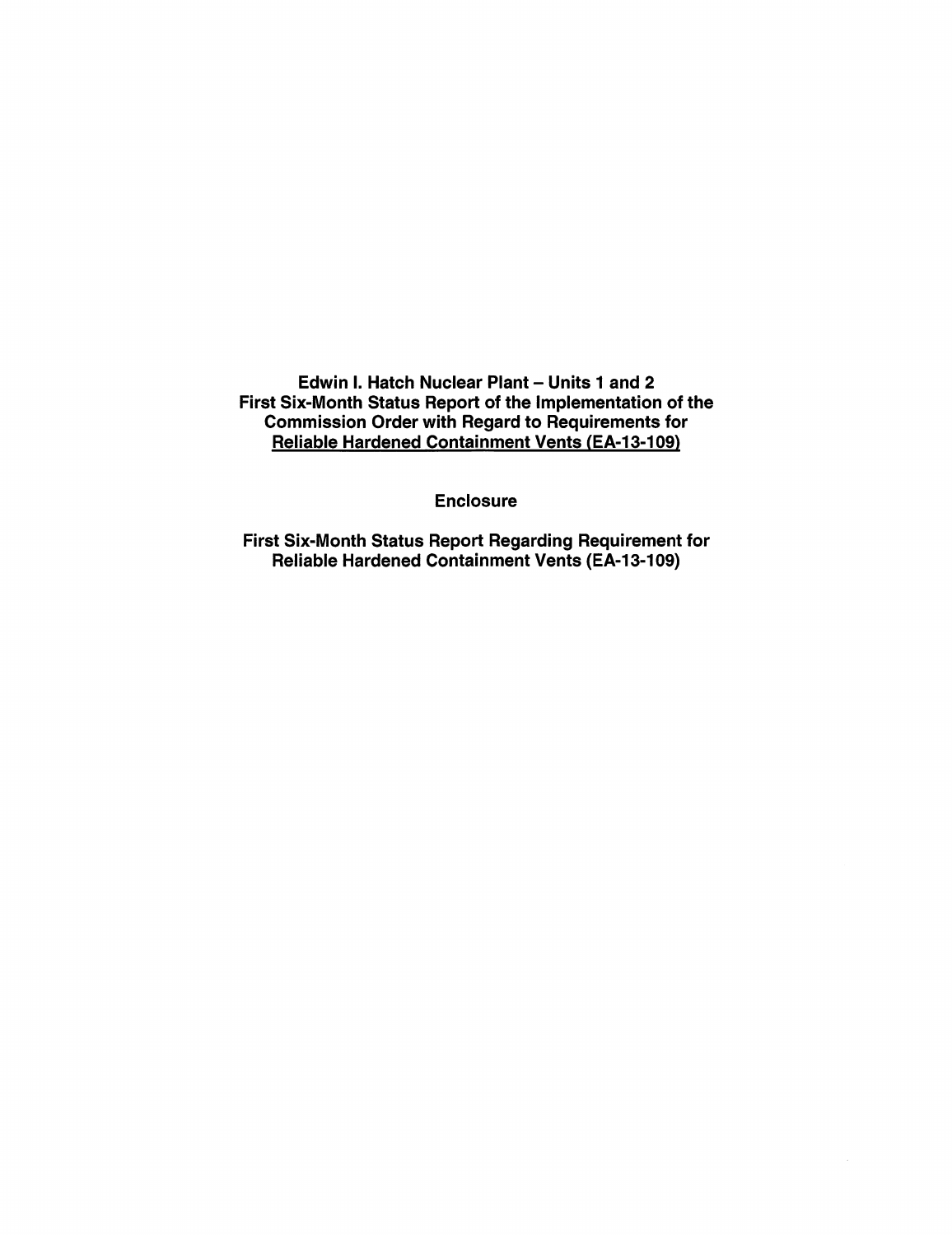# Enclosure

# Edwin I. Hatch Nuclear Plant - Units 1 and 2 First Six Month Status Report for the Implementation of Order EA-13-109

## 1 Introduction

Southern Nuclear Operating Company developed an Overall Integrated Plan (Reference 1) for the Edwin I. Hatch Nuclear Plant - Units 1 and 2 (HNP) documenting the installation of a Hardened Containment Vent System (HCVS) that provides a reliable hardened venting capability for pre-core damage and under severe accident conditions, including those involving a breach of the reactor vessel by molten core debris, in response to Reference 2. This enclosure provides an update of milestone accomplishments since submittal of the Phase 1 Overall Integrated Plan (OIP).

# 2 Milestone Accomplishments

In addition to the submittal of status reports, the following milestone(s) directly related to the vent Order implementation have been completed since the submittal of the OIP, and are current as of October 31, 2014:

• None

# 3 Milestone Schedule Status

The following provides an update to Attachment 2 of the Overall Integrated Plan. It provides the activity status of each item, and whether the expected completion date has changed. The dates are planning dates subject to change as design and implementation details are developed.

The revised milestone target completion dates do not impact the order implementation date.

| <b>Milestone</b>                              | <b>Target</b><br><b>Completion</b><br><b>Date</b> | <b>Activity</b><br><b>Status</b> | <b>Revised Target/</b><br><b>Completion Date</b> |
|-----------------------------------------------|---------------------------------------------------|----------------------------------|--------------------------------------------------|
| Submit Overall Integrated Implementation Plan | Jun 2014                                          | Complete                         | N/A                                              |
| Submit 6 Month Status Report                  | Dec 2014                                          | Complete                         | N/A                                              |
| Hold preliminary/conceptual design meeting    | Mar 2015                                          | On Schedule                      | N/A                                              |
| Submit 6 Month Status Report                  | Jun 2015                                          | On Schedule                      | N/A                                              |
| Submit 6 Month Status Report                  | Dec 2015                                          | On Schedule                      | N/A                                              |
| U2 Design Engineering On-site/Complete        | Mar 2016                                          | On Schedule                      | N/A                                              |
| Submit 6 Month Status Report                  | Jun 2016                                          | On Schedule                      | N/A                                              |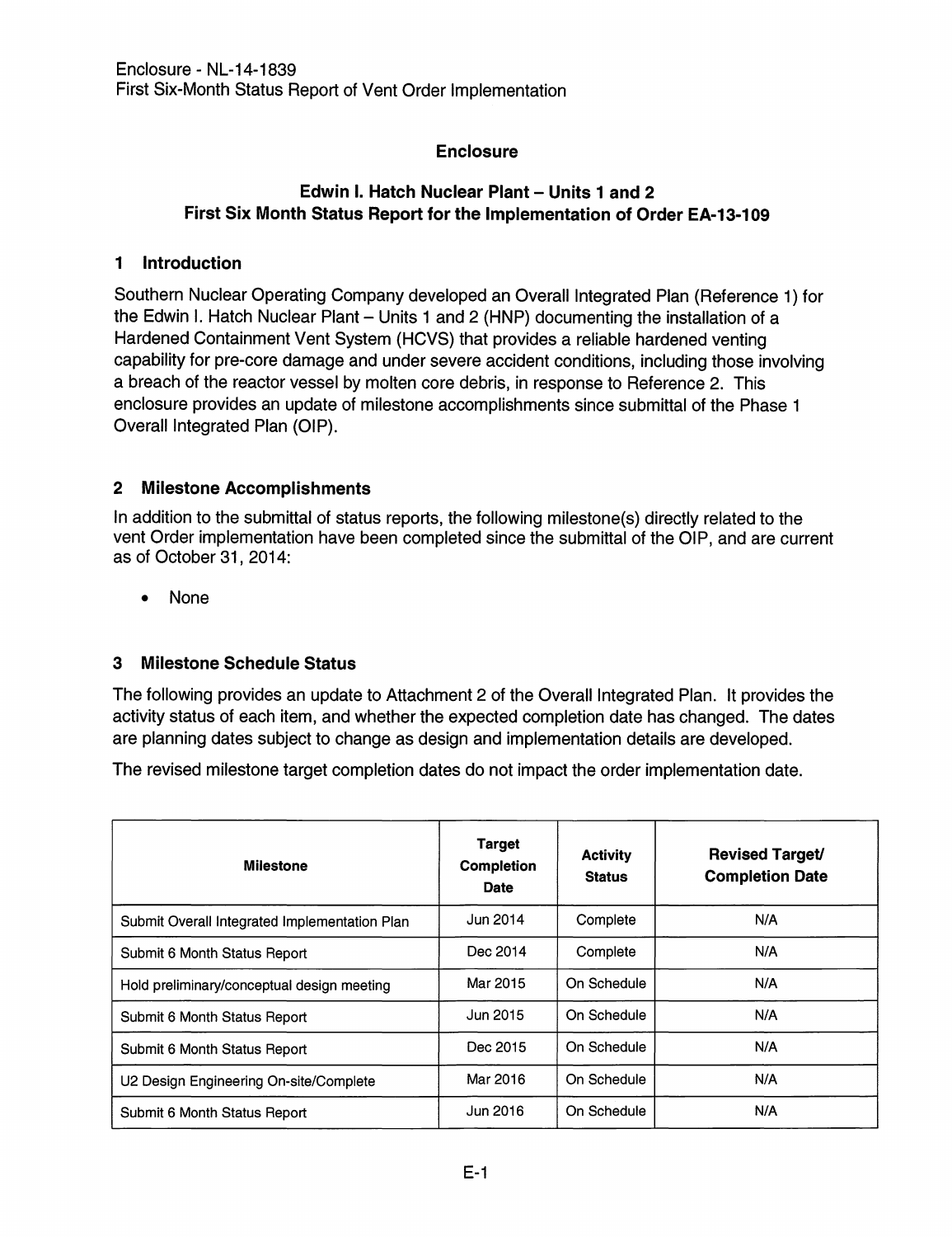### Enclosure- NL-14-1839 First Six-Month Status Report of Vent Order Implementation

| <b>Milestone</b>                              | <b>Target</b><br>Completion<br><b>Date</b> | <b>Activity</b><br><b>Status</b> | <b>Revised Target/</b><br><b>Completion Date</b> |
|-----------------------------------------------|--------------------------------------------|----------------------------------|--------------------------------------------------|
| <b>Operations Procedure Changes Developed</b> | Dec 2016                                   | On Schedule                      | N/A                                              |
| Site Specific Maintenance Procedure Developed | Dec 2016                                   | On Schedule                      | N/A                                              |
| Submit 6 Month Status Report                  | Dec 2016                                   | On Schedule                      | N/A                                              |
| <b>Training Complete</b>                      | Dec 2016                                   | On Schedule                      | N/A                                              |
| U2 Implementation Outage                      | Feb 2017                                   | On Schedule                      | N/A                                              |
| <b>Procedure Changes Active</b>               | Mar 2017                                   | On Schedule                      | N/A                                              |
| U2 Walk Through Demonstration/Functional Test | Mar 2017                                   | On Schedule                      | N/A                                              |
| U1 Design Engineering On-site/Complete        | Mar 2017                                   | On Schedule                      | N/A                                              |
| Submit 6 Month Status Report                  | Jun 2017                                   | On Schedule                      | N/A                                              |
| Submit 6 Month Status Report                  | Dec 2017                                   | On Schedule                      | N/A                                              |
| U1 Implementation Outage                      | Feb 2018                                   | On Schedule                      | N/A                                              |
| U1 Walk Through Demonstration/Functional Test | Mar 2018                                   | On Schedule                      | N/A                                              |
| <b>Submit Completion Report</b>               | May 2018                                   | On Schedule                      | N/A                                              |

 $\bullet$ 

### 4 Changes to Compliance Method

There are no changes to the compliance method as documented in the Phase 1 Overall Integrated Plan (Reference 1).

### 5 Need for Relief/Relaxation and Basis for the Relief/Relaxation

Edwin I. Hatch Nuclear Plant - Units 1 and 2, expect to comply with the order implementation date and no relief/relaxation is required at this time.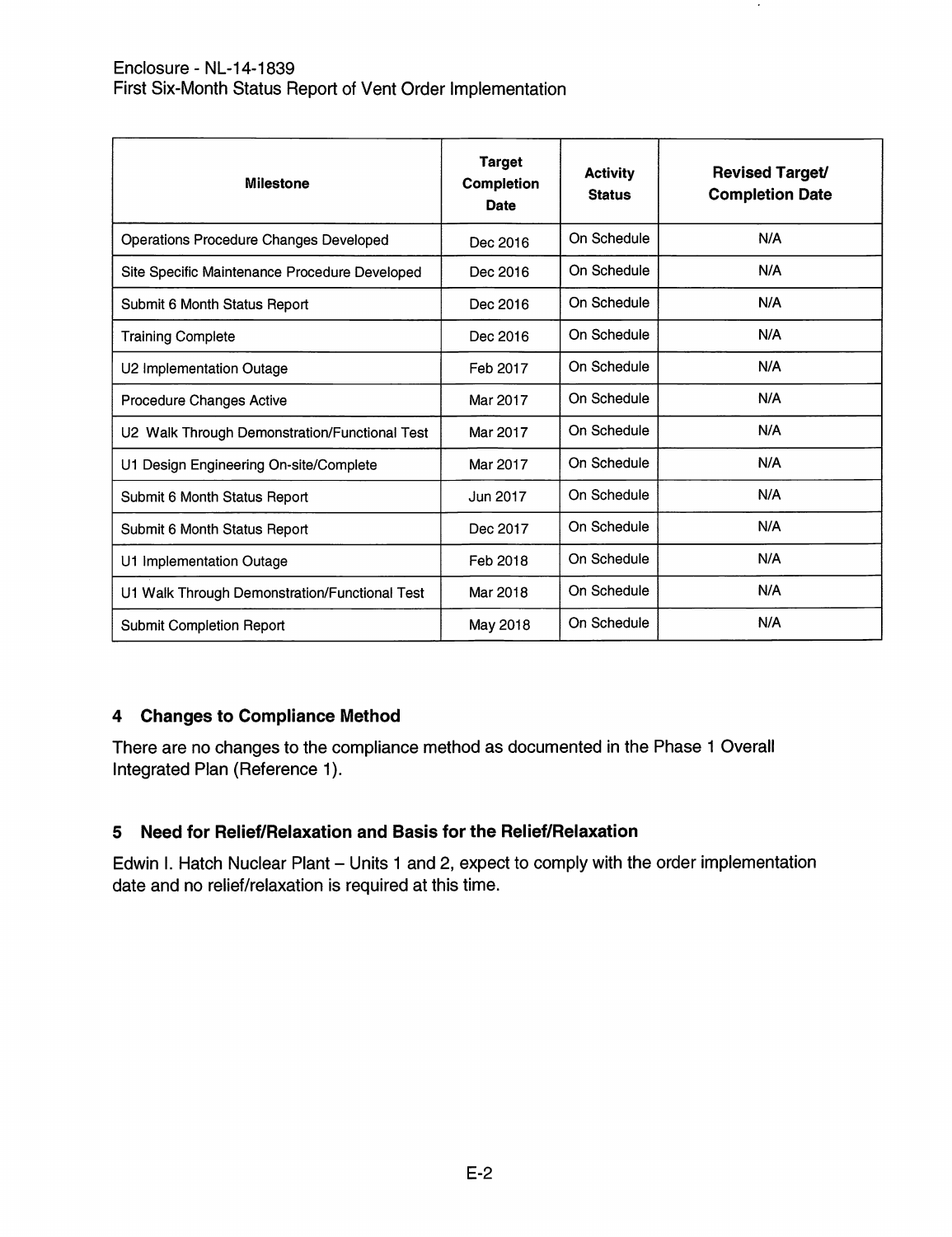# 6 Open Items from Overall Integrated Plan and Interim Staff Evaluation

The following tables provide a summary of the open items documented in the Phase 1 Overall Integrated Plan or the Interim Staff Evaluation (ISE) and the status of each item.

|                | Overall Integrated Plan Phase 1 Open Item                                                                                                                                                                      | <b>Status/Comment</b>                     |
|----------------|----------------------------------------------------------------------------------------------------------------------------------------------------------------------------------------------------------------|-------------------------------------------|
| 1              | Determine location of Dedicated HCVS Battery transfer switch                                                                                                                                                   | In progress                               |
| $\overline{2}$ | Determine location of back-up nitrogen bottles                                                                                                                                                                 | In progress                               |
| 3              | Evaluate location of Portable DG for accessibility under Severe<br><b>Accident HCVS use</b>                                                                                                                    | <b>Confirmatory action</b><br>In progress |
| 4              | Confirm suppression pool heat capacity                                                                                                                                                                         | <b>Confirmatory action</b><br>In progress |
| 5              | Determine location of HCVS Remote Operating Station (ROS)                                                                                                                                                      | In progress                               |
| 6              | State which approach or combination of approaches Plant Hatch<br>decides to take to address the control of flammable gases, clearly<br>demarcating the segments of vent system to which an approach<br>applies | In progress                               |
| $\overline{7}$ | Evaluate SGTS Valve Leakage utilizing criteria from NEI HCVS-<br><b>FAQ-05</b>                                                                                                                                 | <b>Confirmatory action</b><br>In progress |
| 8              | Identify qualification method used for HCVS instruments                                                                                                                                                        | In progress                               |
| 9              | Evaluate HCVS monitoring location for accessibility, habitability,<br>staffing sufficiency, and communication capability with Vent-use<br>decision makers                                                      | <b>Confirmatory action</b><br>In progress |
| 10             | Perform severe accident evaluation for FLEX DG use post 24 hour<br>actions                                                                                                                                     | <b>Confirmatory action</b><br>In progress |
| 11             | Determine the control document for HCVS out of service time<br>criteria                                                                                                                                        | <b>Confirmatory action</b><br>In progress |

| Interim Staff Evaluation Open Item | <b>Status</b> |
|------------------------------------|---------------|
| None to date                       | N/A           |

### 7 Interim Staff Evaluation Impacts

There are no potential impacts to the Interim Staff Evaluation identified at this time.